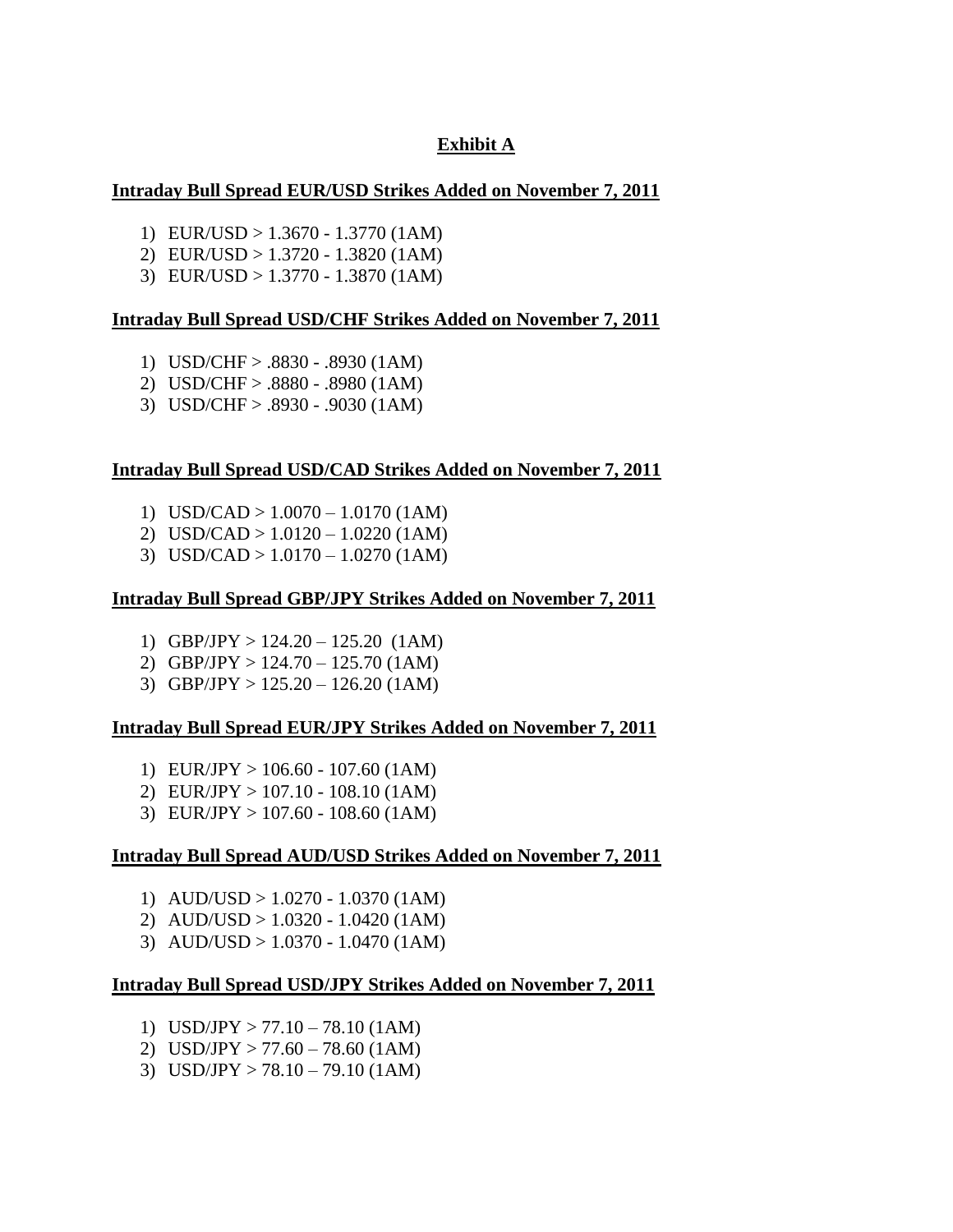## **Daily Binary AUD/USD Strikes Added on November 9, 2011**

- 1)  $AUD/USD > 1.0000 (3PM)$
- 2) AUD/USD > 1.0020 (3PM)
- 3) AUD/USD > 1.0040 (3PM)
- 4) AUD/USD > 1.0060 (3PM)
- 5) AUD/USD > 1.0080 (3PM)
- 6) AUD/USD > 1.0100 (3PM)
- 7) AUD/USD > 1.0120 (3PM)
- 8) AUD/USD > 1.0140 (3PM) 9) AUD/USD > 1.0160 (3PM)

# **Daily Binary EUR/JPY Strikes Added on November 9, 2011**

- 1) EUR/JPY > 103.80 (3PM)
- 2) EUR/JPY > 104.00 (3PM)
- 3) EUR/JPY > 104.20 (3PM)
- 4) EUR/JPY > 104.40 (3PM)
- 5) EUR/JPY > 104.60 (3PM)
- 6) EUR/JPY > 104.80 (3PM)
- 7) EUR/JPY > 105.00 (3PM)
- 8) EUR/JPY > 105.20 (3PM)
- 9) EUR/JPY > 105.40 (3PM)

## **Daily Binary EUR/USD Strikes Added on November 9, 2011**

1) EUR/USD > 1.3200 (3PM) 2) EUR/USD > 1.3220 (3PM) 3) EUR/USD > 1.3240 (3PM) 4) EUR/USD > 1.3260 (3PM) 5) EUR/USD > 1.3280 (3PM) 6) EUR/USD > 1.3300 (3PM) 7) EUR/USD > 1.3320 (3PM) 8) EUR/USD > 1.3340 (3PM) 9) EUR/USD > 1.3360 (3PM) 10) EUR/USD > 1.3380 (3PM) 11) EUR/USD > 1.3400 (3PM) 12) EUR/USD > 1.3420 (3PM) 13) EUR/USD > 1.3440 (3PM) 14) EUR/USD > 1.3460 (3PM) 15) EUR/USD > 1.3480 (3PM) 16) EUR/USD > 1.3500 (3PM) 17) EUR/USD > 1.3520 (3PM) 18) EUR/USD > 1.3540 (3PM) 19) EUR/USD > 1.3560 (3PM) 20) EUR/USD > 1.3580 (3PM)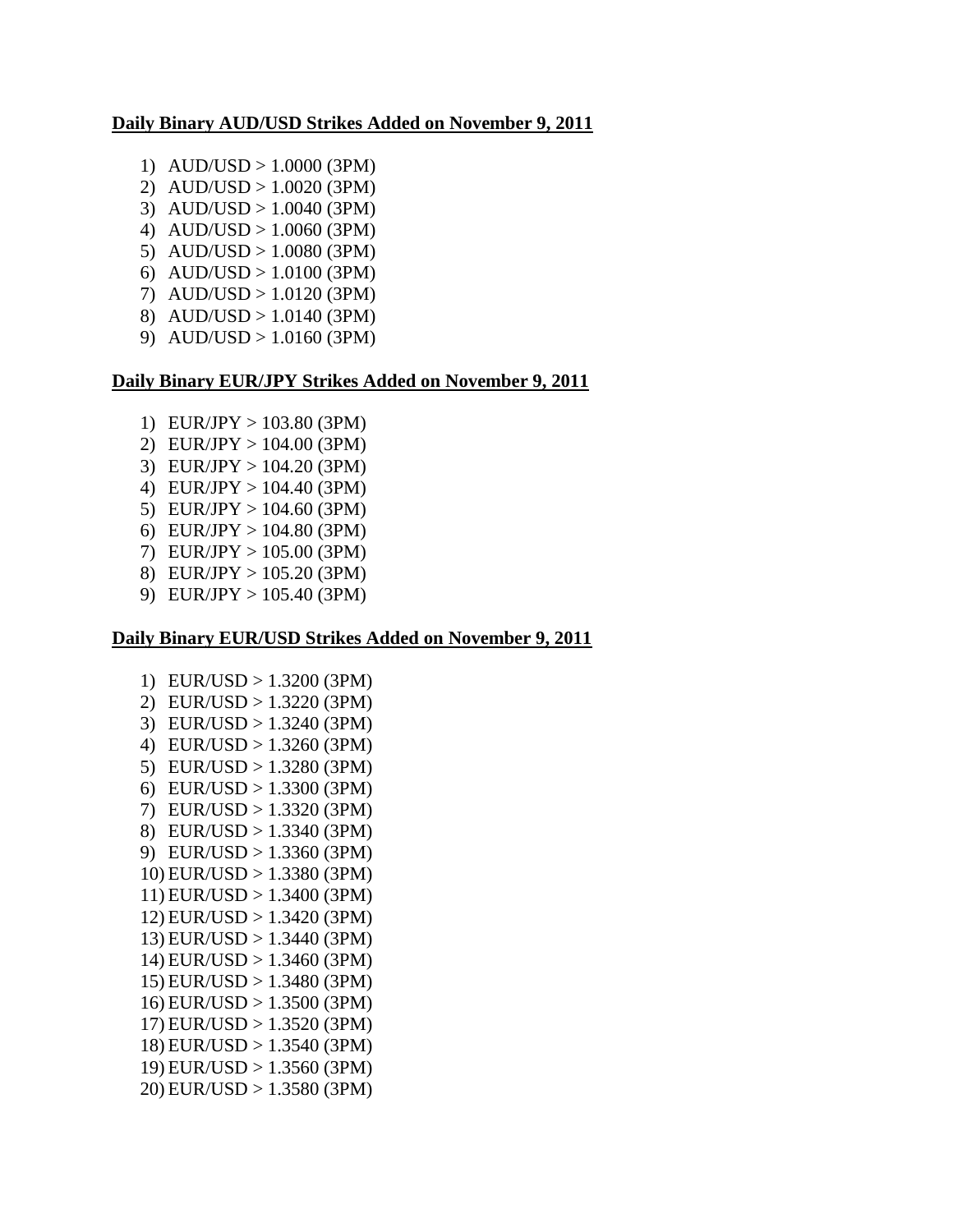## 21) EUR/USD > 1.3600 (3PM)

## **Daily Binary FTSE 100 Strikes Added on November 9, 2011**

1) FTSE 100 (Dec) > 5000 (4PM) 2) FTSE 100 (Dec) > 5020 (4PM) 3) FTSE 100 (Dec) > 5040 (4PM) 4) FTSE 100 (Dec) > 5060 (4PM) 5) FTSE 100 (Dec) > 5080 (4PM) 6) FTSE 100 (Dec) > 5100 (4PM) 7) FTSE 100 (Dec) > 5120 (4PM) 8) FTSE 100 (Dec) > 5140 (4PM) 9) FTSE 100 (Dec) > 5160 (4PM) 10) FTSE 100 (Dec) > 5180 (4PM) 11) FTSE 100 (Dec) > 5200 (4PM) 12) FTSE 100 (Dec) > 5220 (4PM) 13) FTSE 100 (Dec) > 5240 (4PM) 14) FTSE 100 (Dec) > 5260 (4PM) 15) FTSE 100 (Dec) > 5280 (4PM) 16) FTSE 100 (Dec) > 5300 (4PM) 17) FTSE 100 (Dec) > 5320 (4PM) 18) FTSE 100 (Dec) > 5340 (4PM) 19) FTSE 100 (Dec) > 5360 (4PM) 20) FTSE 100 (Dec) > 5380 (4PM) 21) FTSE 100 (Dec) > 5400 (4PM)

## **Daily Binary Germany 30 Strikes Added on November 9, 2011**

- 1) Germany 30 (Dec) > 5460 (4PM)
- 2) Germany 30 (Dec) > 5480 (4PM)
- 3) Germany 30 (Dec) > 5500 (4PM)
- 4) Germany 30 (Dec) > 5520 (4PM)
- 5) Germany 30 (Dec) > 5540 (4PM)
- 6) Germany 30 (Dec) > 5560 (4PM)
- 7) Germany 30 (Dec) > 5580 (4PM)
- 8) Germany 30 (Dec) > 5600 (4PM)
- 9) Germany 30 (Dec) > 5620 (4PM)
- 10) Germany 30 (Dec) > 5640 (4PM)
- 11) Germany 30 (Dec) > 5660 (4PM)
- 12) Germany 30 (Dec) > 5680 (4PM)
- 13) Germany 30 (Dec) > 5700 (4PM)
- 14) Germany 30 (Dec) > 5720 (4PM)
- 15) Germany 30 (Dec) > 5740 (4PM)
- 16) Germany 30 (Dec) > 5760 (4PM)
- 17) Germany 30 (Dec) > 5780 (4PM)
- 18) Germany 30 (Dec) > 5800 (4PM)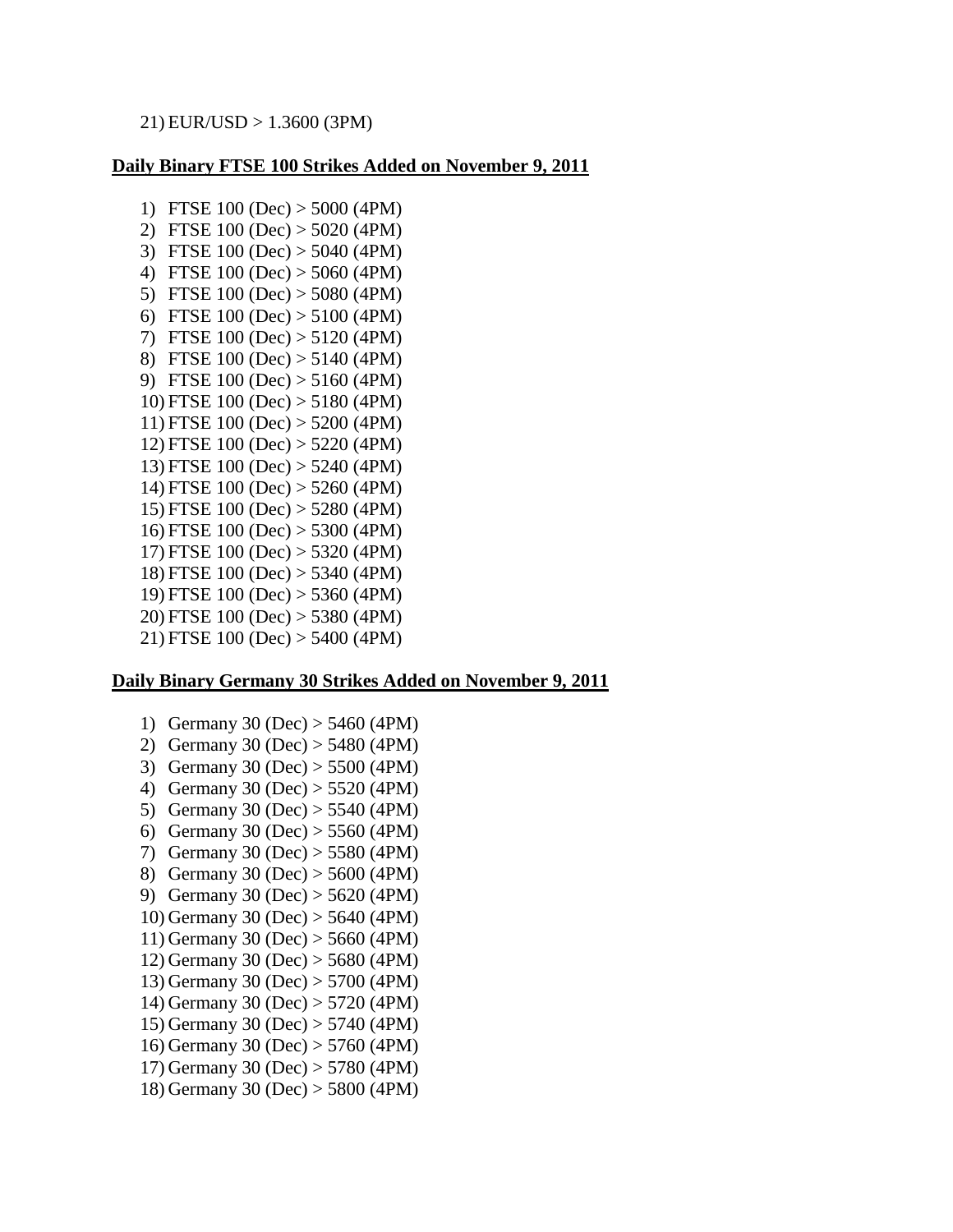```
19) Germany 30 (Dec) > 5820 (4PM)
20) Germany 30 (Dec) > 5840 (4PM)
21) Germany 30 (Dec) > 5860 (4PM)
```
#### **Daily Binary US 500 Strikes Added on November 9, 2011**

1) US 500 (Dec) > 1180.0 (4:15PM) 2) US 500 (Dec) > 1183.0 (4:15PM) 3) US 500 (Dec) > 1186.0 (4:15PM) 4) US 500 (Dec) > 1189.0 (4:15PM) 5) US 500 (Dec) > 1192.0 (4:15PM) 6) US 500 (Dec) > 1195.0 (4:15PM) 7) US 500 (Dec) > 1198.0 (4:15PM) 8) US 500 (Dec) > 1201.0 (4:15PM) 9) US 500 (Dec) > 1204.0 (4:15PM) 10) US 500 (Dec) > 1207.0 (4:15PM) 11) US 500 (Dec) > 1210.0 (4:15PM) 12) US 500 (Dec) > 1213.0 (4:15PM) 13) US 500 (Dec) > 1216.0 (4:15PM) 14) US 500 (Dec) > 1219.0 (4:15PM) 15) US 500 (Dec) > 1222.0 (4:15PM) 16) US 500 (Dec) > 1225.0 (4:15PM) 17) US 500 (Dec) > 1228.0 (4:15PM) 18) US 500 (Dec) > 1231.0 (4:15PM) 19) US 500 (Dec) > 1234.0 (4:15PM) 20) US 500 (Dec) > 1237.0 (4:15PM) 21) US 500 (Dec) > 1240.0 (4:15PM)

## **Daily Binary US Tech 100 Strikes Added on November 9, 2011**

1) US Tech 100 (Dec) > 2272 (4:15PM) 2) US Tech 100 (Dec) > 2276 (4:15PM) 3) US Tech 100 (Dec) > 2280 (4:15PM) 4) US Tech 100 (Dec) > 2284 (4:15PM) 5) US Tech 100 (Dec) > 2288 (4:15PM) 6) US Tech 100 (Dec) > 2292 (4:15PM) 7) US Tech 100 (Dec) > 2296 (4:15PM) 8) US Tech 100 (Dec) > 2300 (4:15PM) 9) US Tech 100 (Dec) > 2304 (4:15PM) 10) US Tech 100 (Dec) > 2308 (4:15PM) 11) US Tech 100 (Dec) > 2312 (4:15PM) 12) US Tech 100 (Dec) > 2316 (4:15PM) 13) US Tech 100 (Dec) > 2320 (4:15PM) 14) US Tech 100 (Dec) > 2324 (4:15PM) 15) US Tech 100 (Dec) > 2328 (4:15PM) 16) US Tech 100 (Dec) > 2332 (4:15PM)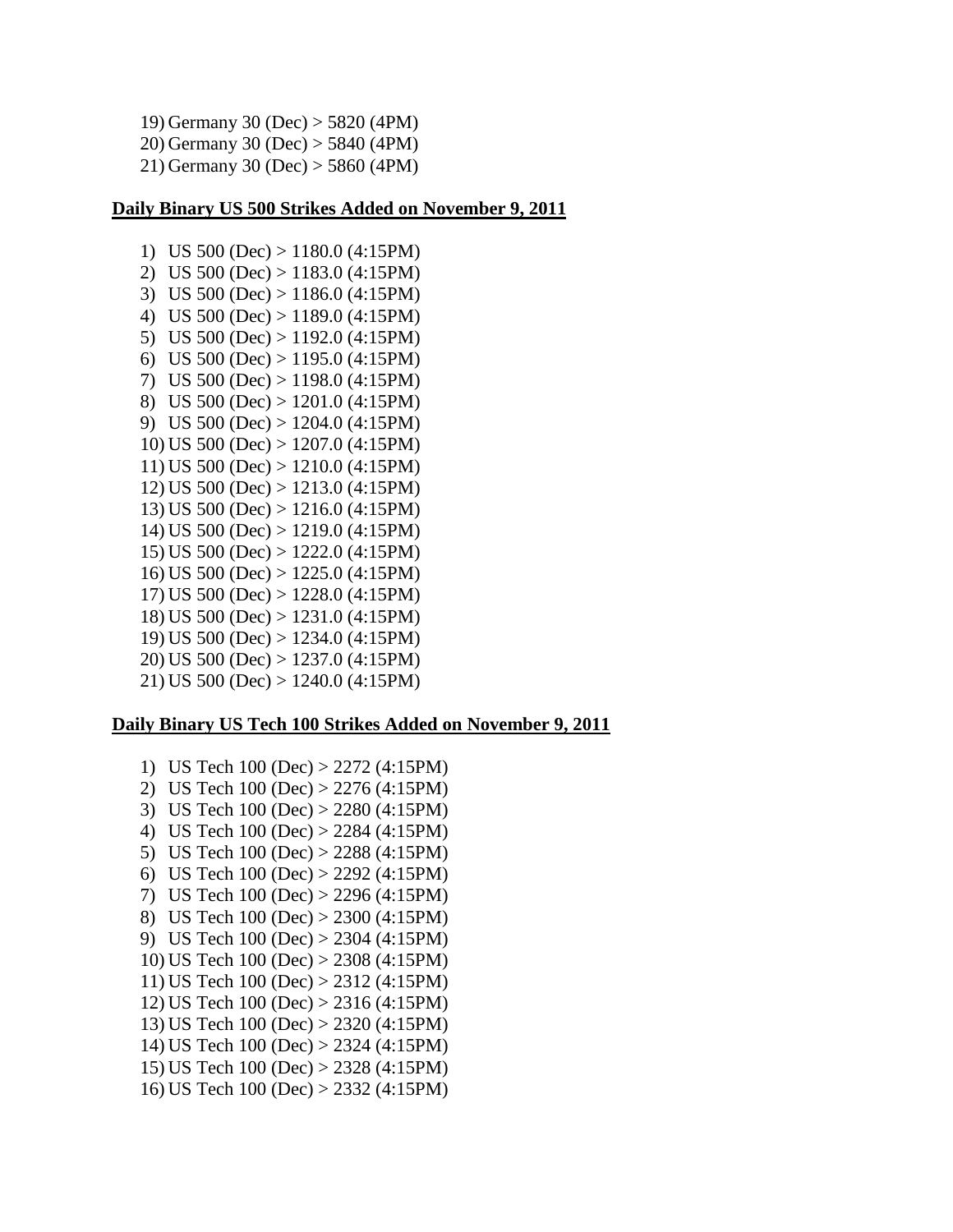17) US Tech 100 (Dec) > 2336 (4:15PM) 18) US Tech 100 (Dec) > 2340 (4:15PM) 19) US Tech 100 (Dec) > 2344 (4:15PM) 20) US Tech 100 (Dec) > 2348 (4:15PM) 21) US Tech 100 (Dec) > 2352 (4:15PM)

#### **Daily Binary Wall St 30 Strikes Added on November 9, 2011**

1) Wall St 30 (Dec) > 11500 (4:15PM) 2) Wall St 30 (Dec) > 11520 (4:15PM) 3) Wall St 30 (Dec) > 11540 (4:15PM) 4) Wall St 30 (Dec) > 11560 (4:15PM) 5) Wall St 30 (Dec) > 11580 (4:15PM) 6) Wall St 30 (Dec) > 11600 (4:15PM) 7) Wall St 30 (Dec) > 11620 (4:15PM) 8) Wall St 30 (Dec) > 11640 (4:15PM) 9) Wall St 30 (Dec) > 11660 (4:15PM) 10) Wall St 30 (Dec) > 11680 (4:15PM) 11) Wall St 30 (Dec) > 11700 (4:15PM) 12) Wall St 30 (Dec) > 11720 (4:15PM) 13) Wall St 30 (Dec) > 11740 (4:15PM) 14) Wall St 30 (Dec) > 11760 (4:15PM) 15) Wall St 30 (Dec) > 11780 (4:15PM) 16) Wall St 30 (Dec) > 11800 (4:15PM) 17) Wall St 30 (Dec) > 11820 (4:15PM) 18) Wall St 30 (Dec) > 11840 (4:15PM) 19) Wall St 30 (Dec) > 11860 (4:15PM) 20) Wall St 30 (Dec) > 11880 (4:15PM) 21) Wall St 30 (Dec) > 11900 (4:15PM)

## **Daily Binary US 500 Strikes Added on November 11, 2011**

1) US 500 (Dec) > 1272.0 (4:15PM) 2) US 500 (Dec) > 1275.0 (4:15PM) 3) US 500 (Dec) > 1278.0 (4:15PM) 4) US 500 (Dec) > 1281.0 (4:15PM) 5) US 500 (Dec) > 1284.0 (4:15PM) 6) US  $500$  (Dec)  $> 1287.0$  (4:15PM) 7) US 500 (Dec) > 1290.0 (4:15PM) 8) US 500 (Dec) > 1293.0 (4:15PM) 9) US 500 (Dec) > 1296.0 (4:15PM) 10) US 500 (Dec) > 1299.0 (4:15PM) 11) US 500 (Dec) > 1302.0 (4:15PM) 12) US 500 (Dec) > 1305.0 (4:15PM) 13) US 500 (Dec) > 1308.0 (4:15PM) 14) US 500 (Dec) > 1311.0 (4:15PM)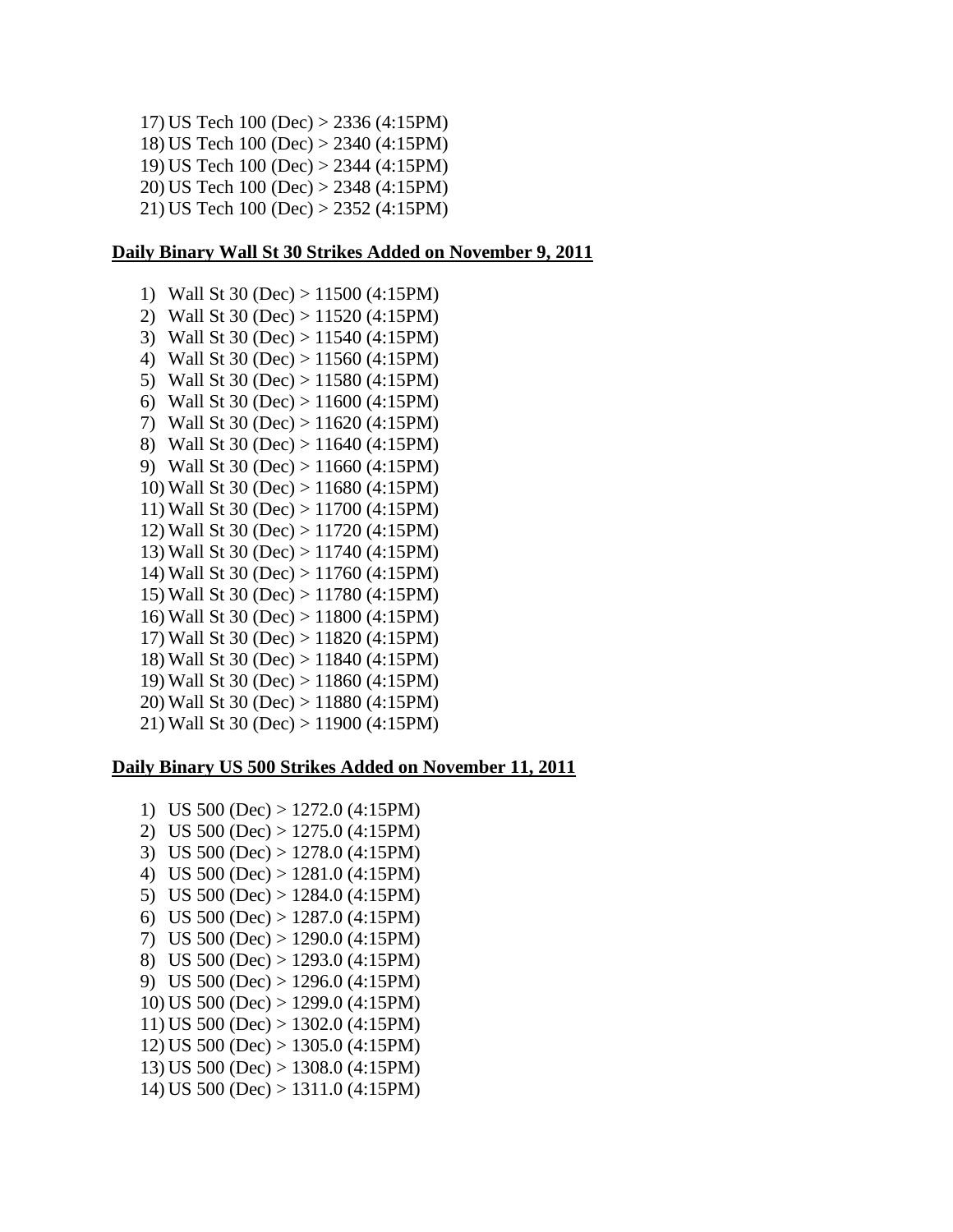15) US 500 (Dec) > 1314.0 (4:15PM) 16) US 500 (Dec) > 1317.0 (4:15PM) 17) US 500 (Dec) > 1320.0 (4:15PM) 18) US 500 (Dec) > 1323.0 (4:15PM) 19) US 500 (Dec) > 1326.0 (4:15PM) 20) US 500 (Dec) > 1329.0 (4:15PM) 21) US 500 (Dec) > 1332.0 (4:15PM)

## **Daily Binary US Tech 100 Strikes Added on November 11, 2011**

1) US Tech 100 (Dec) > 2348 (4:15PM) 2) US Tech 100 (Dec) > 2352 (4:15PM) 3) US Tech 100 (Dec) > 2356 (4:15PM) 4) US Tech 100 (Dec) > 2360 (4:15PM) 5) US Tech 100 (Dec) > 2364 (4:15PM) 6) US Tech 100 (Dec) > 2368 (4:15PM) 7) US Tech 100 (Dec) > 2372 (4:15PM) 8) US Tech 100 (Dec) > 2376 (4:15PM) 9) US Tech 100 (Dec) > 2380 (4:15PM) 10) US Tech 100 (Dec) > 2384 (4:15PM) 11) US Tech 100 (Dec) > 2388 (4:15PM) 12) US Tech 100 (Dec) > 2392 (4:15PM) 13) US Tech 100 (Dec) > 2396 (4:15PM) 14) US Tech 100 (Dec) > 2400 (4:15PM) 15) US Tech 100 (Dec) > 2404 (4:15PM) 16) US Tech 100 (Dec) > 2408 (4:15PM) 17) US Tech 100 (Dec) > 2412 (4:15PM) 18) US Tech 100 (Dec) > 2416 (4:15PM) 19) US Tech 100 (Dec) > 2420 (4:15PM) 20) US Tech 100 (Dec) > 2424 (4:15PM) 21) US Tech 100 (Dec) > 2428 (4:15PM)

## **Daily Binary US SmallCap 2000 Strikes Added on November 11, 2011**

- 1) US SmallCap 2000 (Dec) > 743.0 (4:15PM)
- 2) US SmallCap 2000 (Dec) > 745.0 (4:15PM)
- 3) US SmallCap 2000 (Dec) > 747.0 (4:15PM)
- 4) US SmallCap 2000 (Dec) > 749.0 (4:15PM)
- 5) US SmallCap 2000 (Dec) > 751.0 (4:15PM)
- 6) US SmallCap 2000 (Dec) > 753.0 (4:15PM)
- 7) US SmallCap 2000 (Dec) > 755.0 (4:15PM)
- 8) US SmallCap 2000 (Dec) > 757.0 (4:15PM)
- 9) US SmallCap 2000 (Dec) > 759.0 (4:15PM)
- 10) US SmallCap 2000 (Dec) > 761.0 (4:15PM)
- 11) US SmallCap 2000 (Dec) > 763.0 (4:15PM)
- 12) US SmallCap 2000 (Dec) > 765.0 (4:15PM)